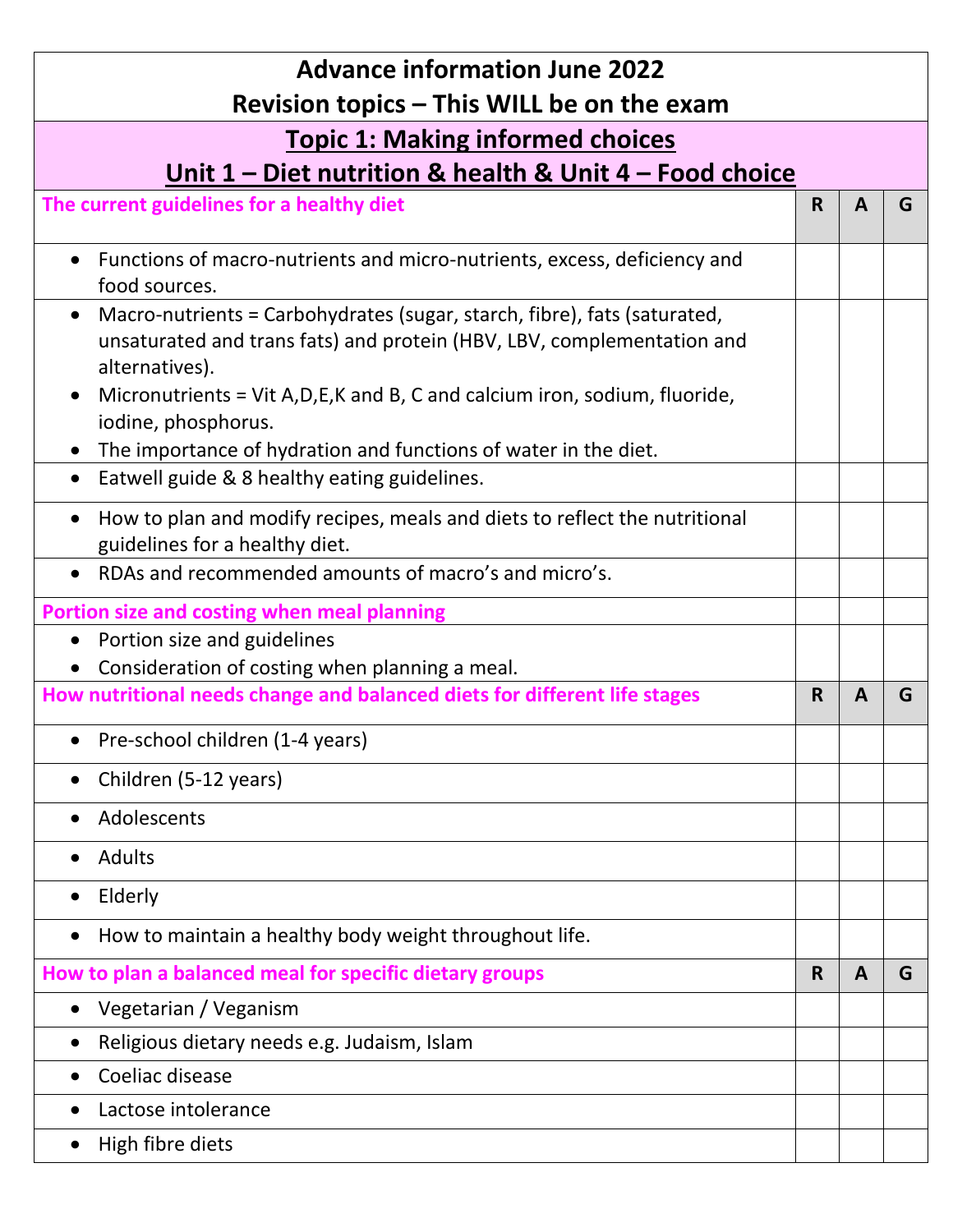| <b>Topic 2: Nutrition and Health &amp; diet related diseases</b>                                        |    |   |   |
|---------------------------------------------------------------------------------------------------------|----|---|---|
| Unit 1 – Diet Nutrition and Health                                                                      |    |   |   |
| The relationship between diet, nutrition and health                                                     | R. | A | G |
| How diet can affect health and how nutritional needs change in relation to:<br>$\bullet$<br>(see below) |    |   |   |
| <b>Major diet related health risks</b>                                                                  | R. | A | G |
| obesity                                                                                                 |    |   |   |
| cardiovascular health (coronary heart disease CHD & high blood pressure)<br>$\bullet$                   |    |   |   |
| bone health (rickets and osteoporosis)<br>$\bullet$                                                     |    |   |   |
| dental health<br>$\bullet$                                                                              |    |   |   |
| iron deficiency & anaemia                                                                               |    |   |   |
| Type 2 diabetes                                                                                         |    |   |   |

| <b>Topic 3: Carbohydrates</b>                                                                                             |   |    |
|---------------------------------------------------------------------------------------------------------------------------|---|----|
| Unit 2 - Food science                                                                                                     |   |    |
| <b>Gelatinisation, Dextrinisation and caramelisation</b>                                                                  | R | ί7 |
| How preparation and cooking can impact flavour, texture ect                                                               |   |    |
| Selection of appropriate preparation, cooking methods and times to achieve<br>desired characteristics.                    |   |    |
| the scientific principles underlying gelatinisation, dextrinisation and<br>caramelisation when preparing and cooking food |   |    |
| the working characteristics, functional and chemical properties of<br>carbohydrates and example recipes                   |   |    |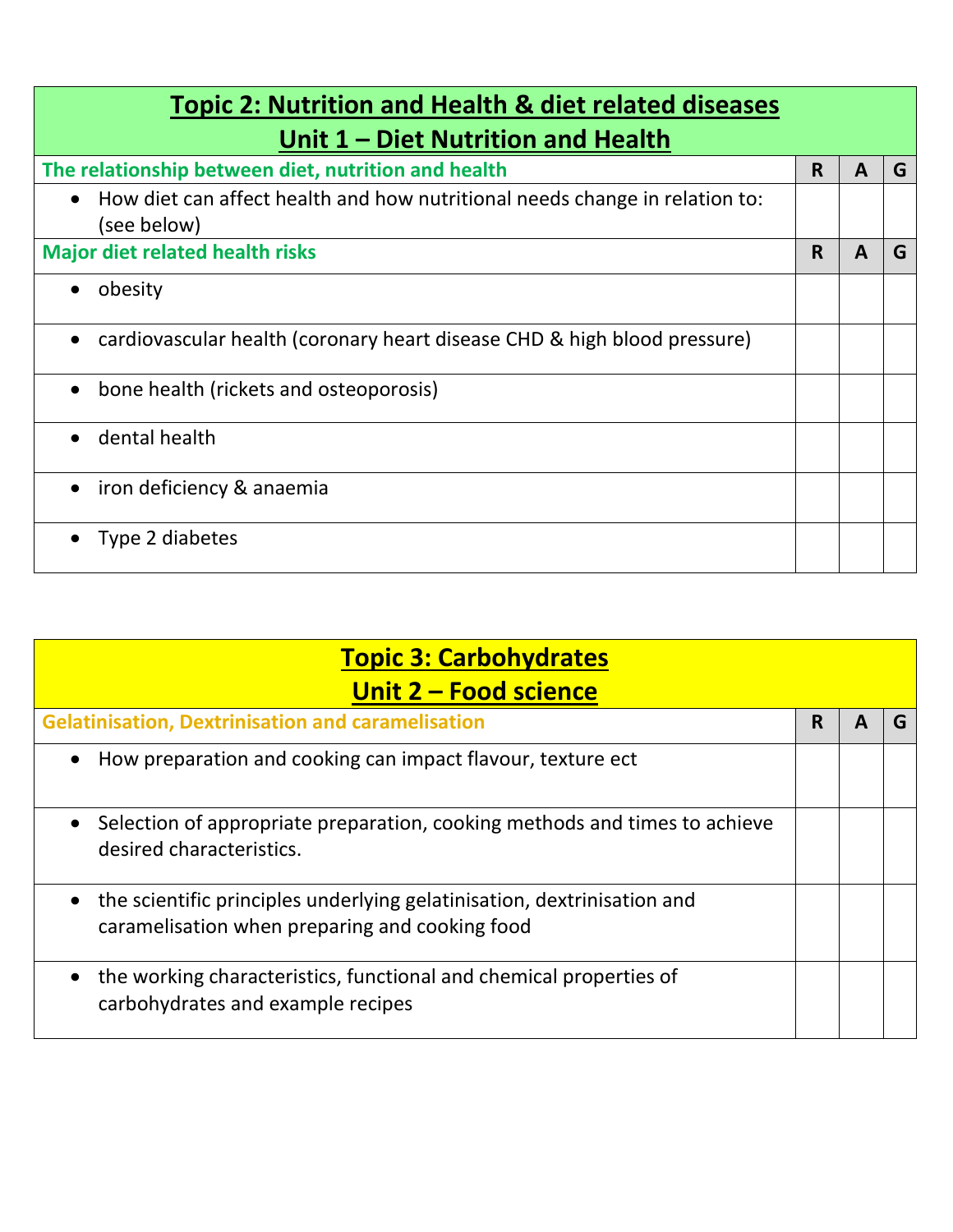| <u><b>Topic 4 – Food safety &amp; hygiene</b></u>                                                                                                                                                                                                                                                                                                             |    |   |   |  |
|---------------------------------------------------------------------------------------------------------------------------------------------------------------------------------------------------------------------------------------------------------------------------------------------------------------------------------------------------------------|----|---|---|--|
| Unit $3 -$ Food safety                                                                                                                                                                                                                                                                                                                                        |    |   |   |  |
| <b>Buying and storing food</b>                                                                                                                                                                                                                                                                                                                                | R  | A | G |  |
| Food safety advice when buying food & what to look for when buying food.                                                                                                                                                                                                                                                                                      |    |   |   |  |
| the growth conditions for microorganisms and enzymes and the control of<br>$\bullet$<br>food spoilage.                                                                                                                                                                                                                                                        |    |   |   |  |
| Types of food storage & temperatures control in food storage.<br>$\bullet$                                                                                                                                                                                                                                                                                    |    |   |   |  |
| <b>Specifics:</b>                                                                                                                                                                                                                                                                                                                                             |    |   |   |  |
| temperature control:<br>➤                                                                                                                                                                                                                                                                                                                                     |    |   |   |  |
| freezing: $-18^\circ c$<br>$\circ$<br>chilling: 0 to below 5°c<br>$\circ$<br>danger zone: 5 to 63°c<br>$\circ$<br>cooking: 75°c<br>$\circ$<br>reheating: 75°c<br>$\circ$<br>ambient storage<br>temperature danger zone<br>➤<br>correct and safe use of domestic fridges and freezers<br>date marks<br>➤<br>'best before' and 'use by' dates<br>covering foods |    |   |   |  |
| Preparing, cooking and serving food (3.4.2.2)                                                                                                                                                                                                                                                                                                                 | R. | A | G |  |
| The food safety principles when preparing and cooking food & the different<br>sources of microbial contamination                                                                                                                                                                                                                                              |    |   |   |  |
| Preventing cross contamination                                                                                                                                                                                                                                                                                                                                |    |   |   |  |
| Preventing microbial growth and multiplication                                                                                                                                                                                                                                                                                                                |    |   |   |  |
| <b>Specifics:</b>                                                                                                                                                                                                                                                                                                                                             |    |   |   |  |
| personal hygiene<br>➤<br>clean work surfaces<br>separate raw and cooked foods and use of separate utensils<br>⋗<br>correct cooking times<br>appropriate temperature control including: defrosting and reheating<br>➤<br>appropriate care with high risk foods<br>correct use of food temperature probes<br>➤                                                  |    |   |   |  |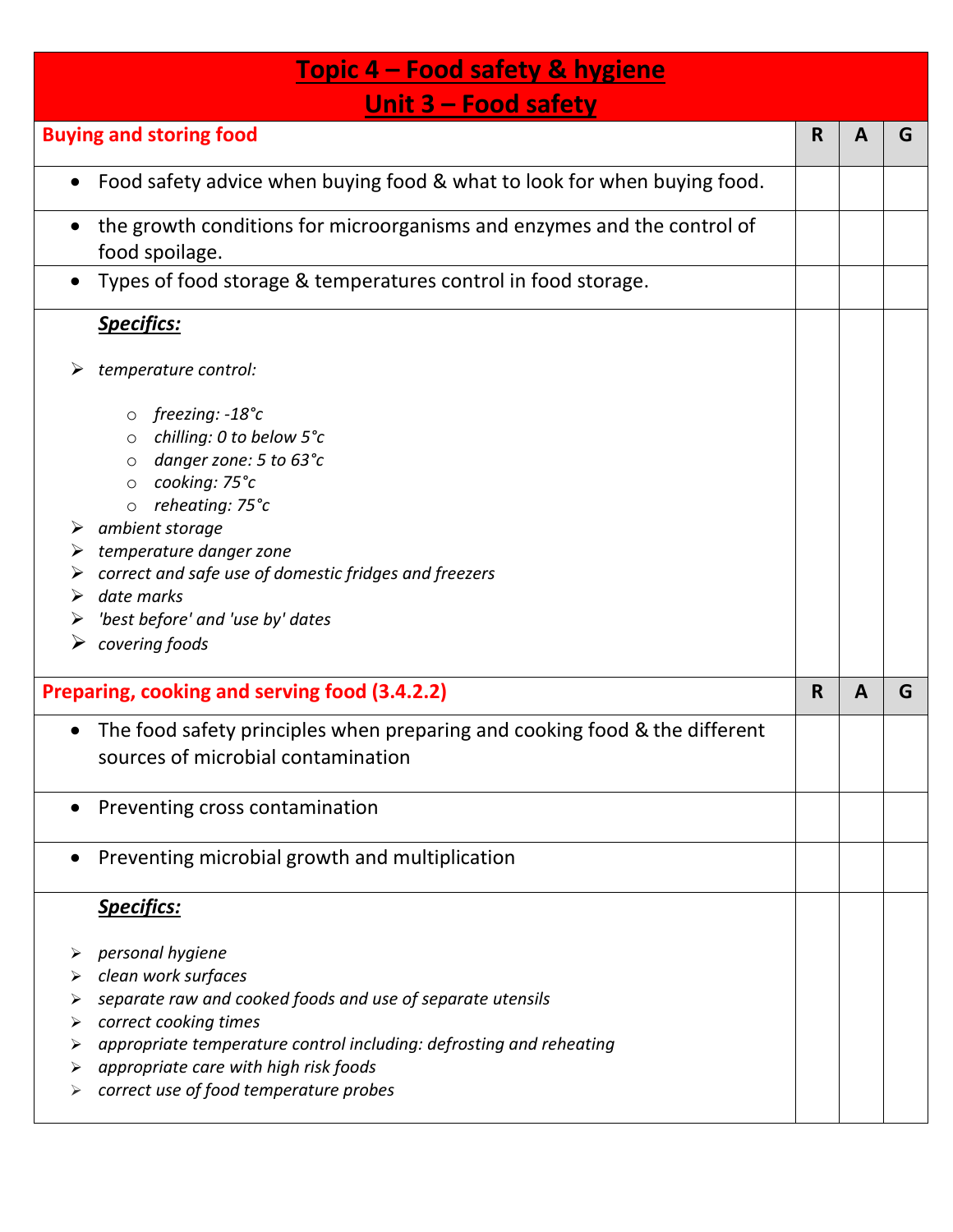| <b>Topic 5: Factors affecting food choice</b>                                                                                                                                                      |    |   |   |
|----------------------------------------------------------------------------------------------------------------------------------------------------------------------------------------------------|----|---|---|
| Unit 4 - Food choice                                                                                                                                                                               |    |   |   |
| To know and understand factors which may influence food choice & selecting<br>recipes, justify reasons for choice.                                                                                 | R. | A | G |
| The following factors in relation to food choice:                                                                                                                                                  |    |   |   |
| • physical activity level (PAL)                                                                                                                                                                    |    |   |   |
| celebration/occasion<br>$\bullet$                                                                                                                                                                  |    |   |   |
| cost of food                                                                                                                                                                                       |    |   |   |
| preferences & enjoyment<br>$\bullet$                                                                                                                                                               |    |   |   |
| lifestyles (inc. hobbies, careers, family)<br>$\bullet$                                                                                                                                            |    |   |   |
| food availability & seasonality                                                                                                                                                                    |    |   |   |
| healthy eating guidelines<br>$\bullet$                                                                                                                                                             |    |   |   |
| income                                                                                                                                                                                             |    |   |   |
| Skills & education<br>$\bullet$                                                                                                                                                                    |    |   |   |
| Special dietary requirements - medical, moral, ethical, religious factors                                                                                                                          |    |   |   |
| <b>Specifics:</b>                                                                                                                                                                                  |    |   |   |
| $\triangleright$ Animal welfare, Fairtrade, local produce, organic, Genetically Modified(GM) foods.<br>Food choice linked to food intolerances (gluten and<br>➤<br>lactose) and the following<br>➤ |    |   |   |
| allergies: nuts, egg, milk,<br>wheat, fish and shellfish.                                                                                                                                          |    |   |   |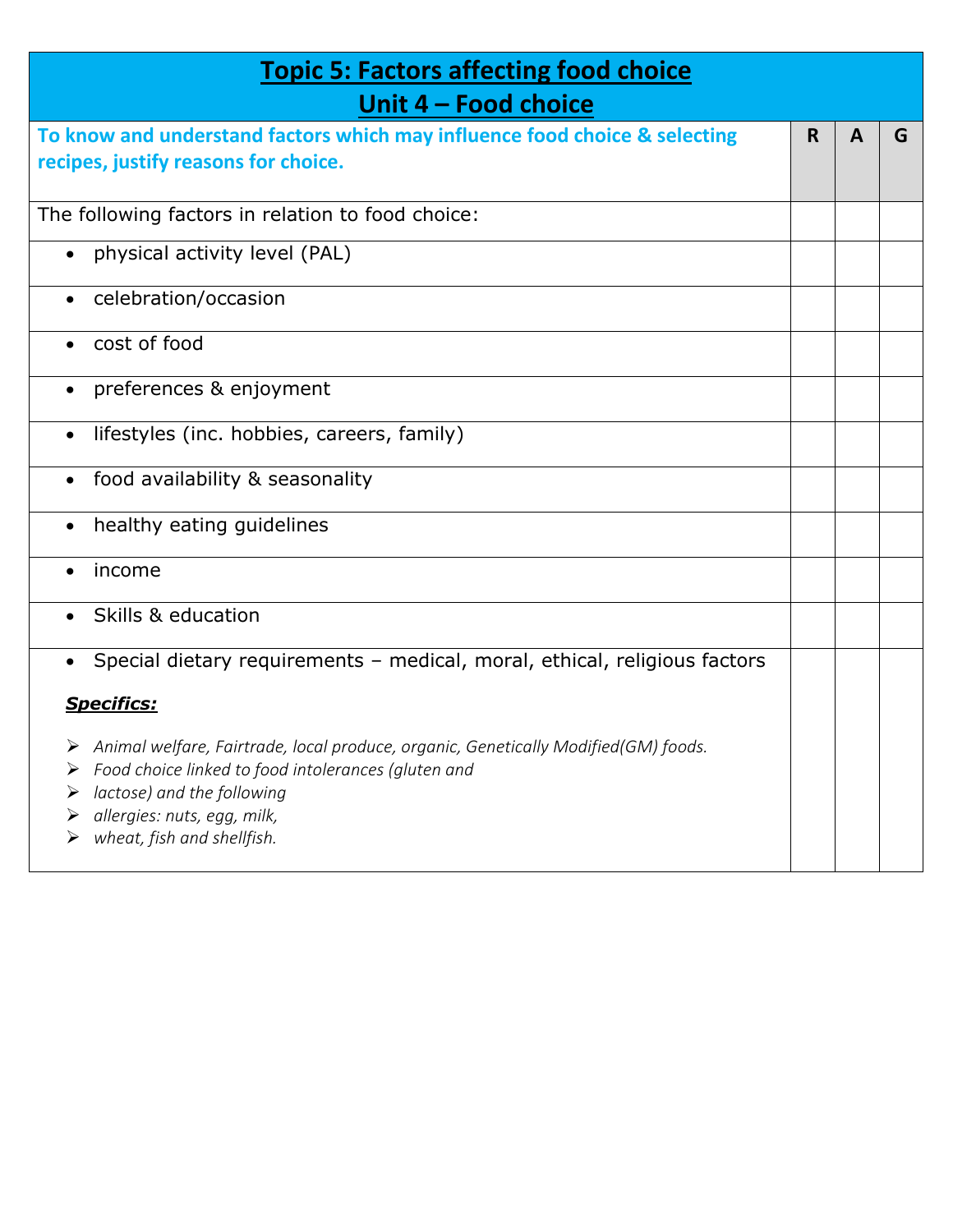| <b>Topic 6: Food and the environment</b><br>Unit 5 – Food provenance      |             |              |   |
|---------------------------------------------------------------------------|-------------|--------------|---|
| The environmental issues associated with food                             | $\mathbf R$ | $\mathbf{A}$ | G |
| Food production of meat and dairy foods                                   |             |              |   |
| Food processing and manufacturing                                         |             |              |   |
| Environment issues related to packaging<br>$\bullet$                      |             |              |   |
| Sustainability e.g fish farming<br>$\bullet$                              |             |              |   |
| Transportation - food miles, carbon footprint, local foods                |             |              |   |
| Organic farming                                                           |             |              |   |
| The reasons for buying locally produced food & seasonal foods             |             |              |   |
| Food waste in the home/food production/retailers                          |             |              |   |
| The impact of food security                                               |             |              |   |
| <b>Specifics:</b>                                                         |             |              |   |
| $\triangleright$ climate change                                           |             |              |   |
| global warming                                                            |             |              |   |
| sustainability of food sources<br>insufficient land for growing food<br>➤ |             |              |   |
| problems of drought and flooding<br>➤                                     |             |              |   |
| Genetically Modified (GM) foods                                           |             |              |   |